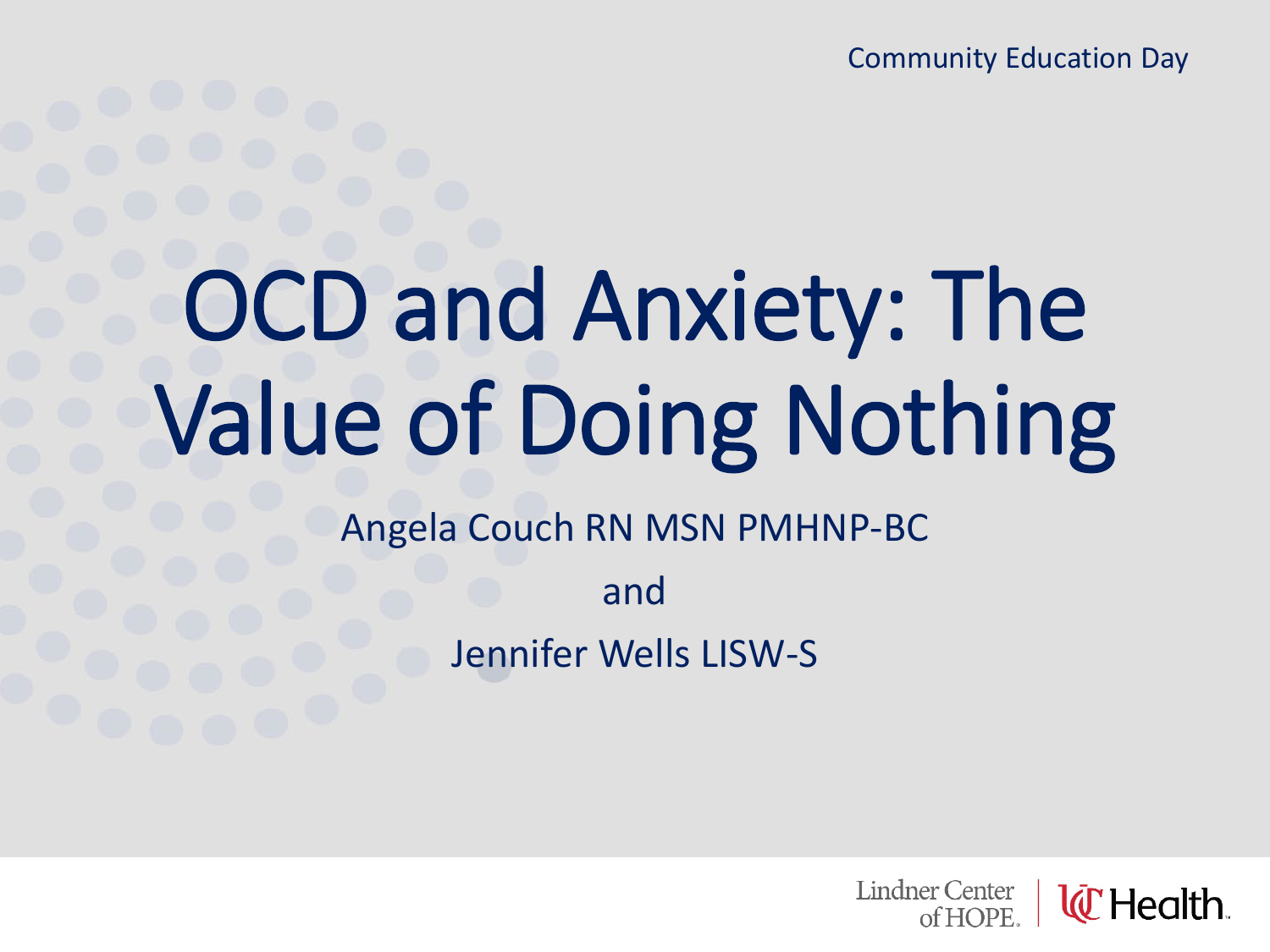## **Objectives**

- Provide and overview of anxiety and OCD
- Identify the reinforcing nature of neutralizing behaviors
- Explore what is involved with "doing nothing"

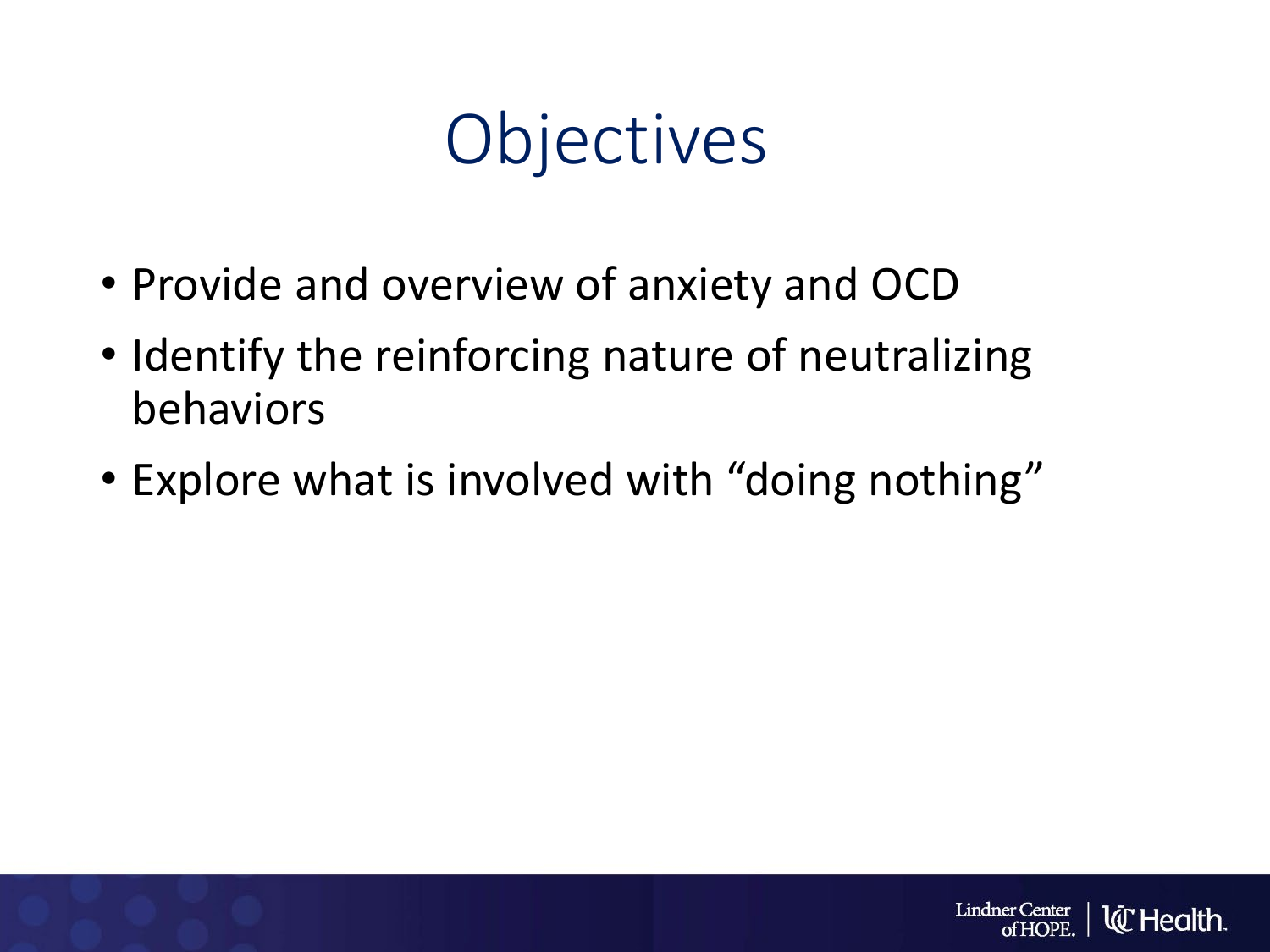## Anxiety

- An intense spike of physiological distress that may or may not have associated thoughts/worries
	- Racing heart
	- Shortness of breath
	- Butterflies
	- Churning or upset stomach
	- Sweating or cold chills
	- Fight or flight
	- Often cues a reaction "need to do something to fix this"

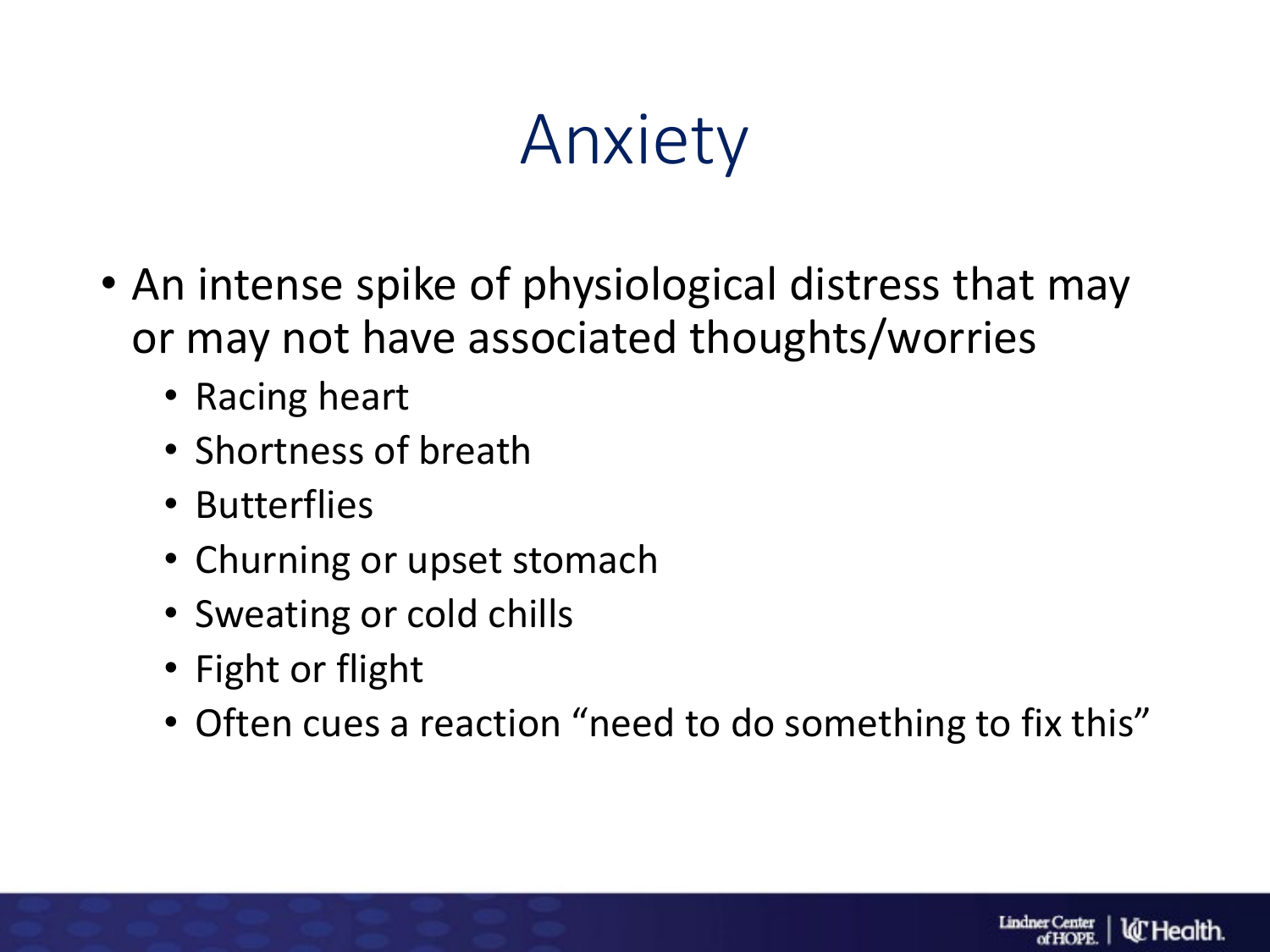## Obsessive-Compulsive Disorder

- Unwanted thoughts, feelings, images or urges that cause intense distress
- Attempts to neutralize or avoid the distress via compulsive physical or mental behaviors or rituals
	- Reassurance seeking (internet research, asking others)
	- Ritual prayer
	- Handwashing
	- Organizing
	- Avoiding certain situations or triggers
	- Re-doing compulsions
	- Checking
- Relief is temporary, and distress is reinforced and returns, therefore locking in the need to "do something" again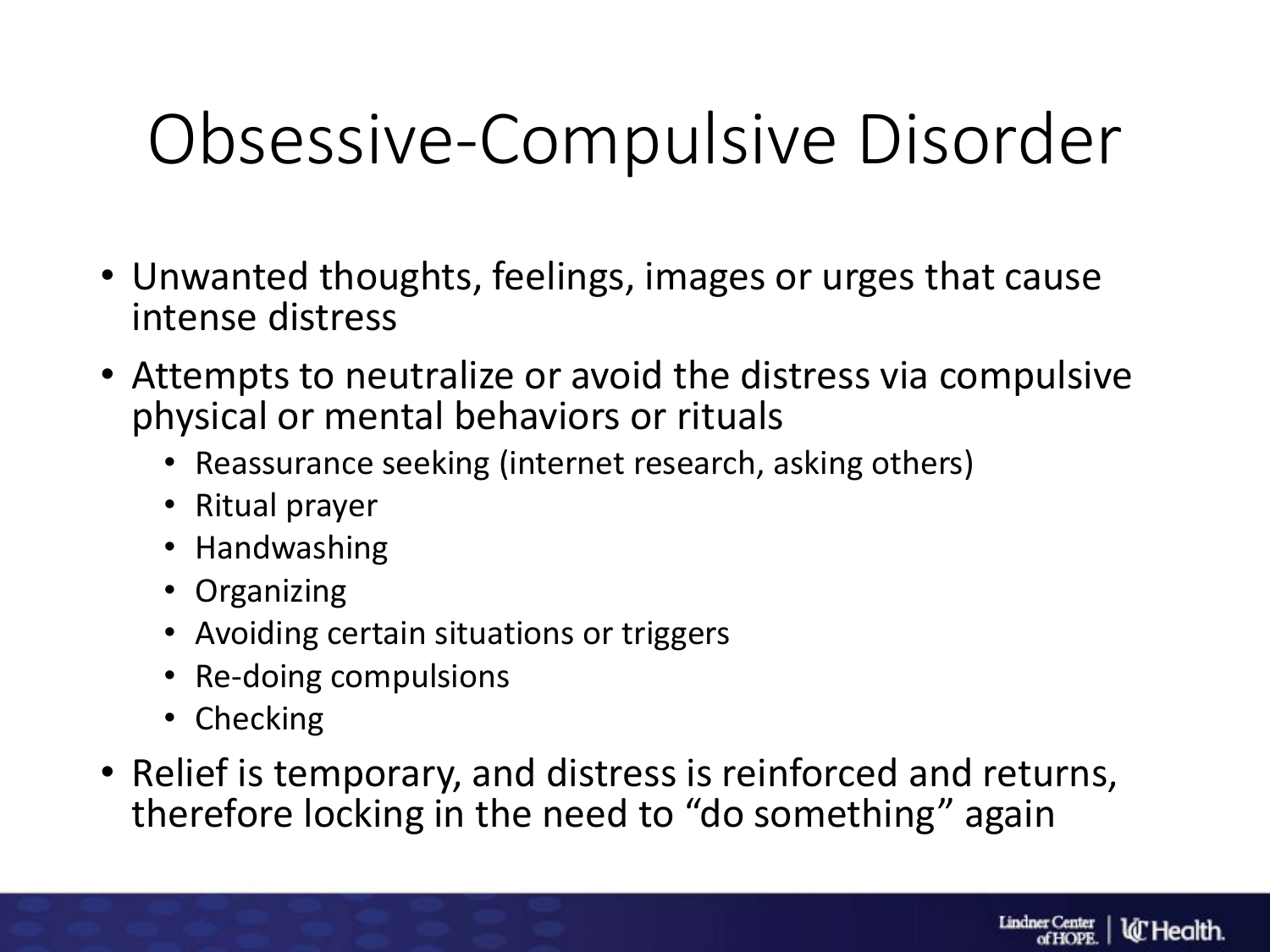## Evolution and Anxiety

- Fight or Flight…
	- Those with good instincts went on to survive and procreate, because they sensed dangers ahead and took action that could be life-saving
- Freeze…
	- Those that did not react were eaten by saber tooth tigers and perished in other Jumanji-reminiscent ways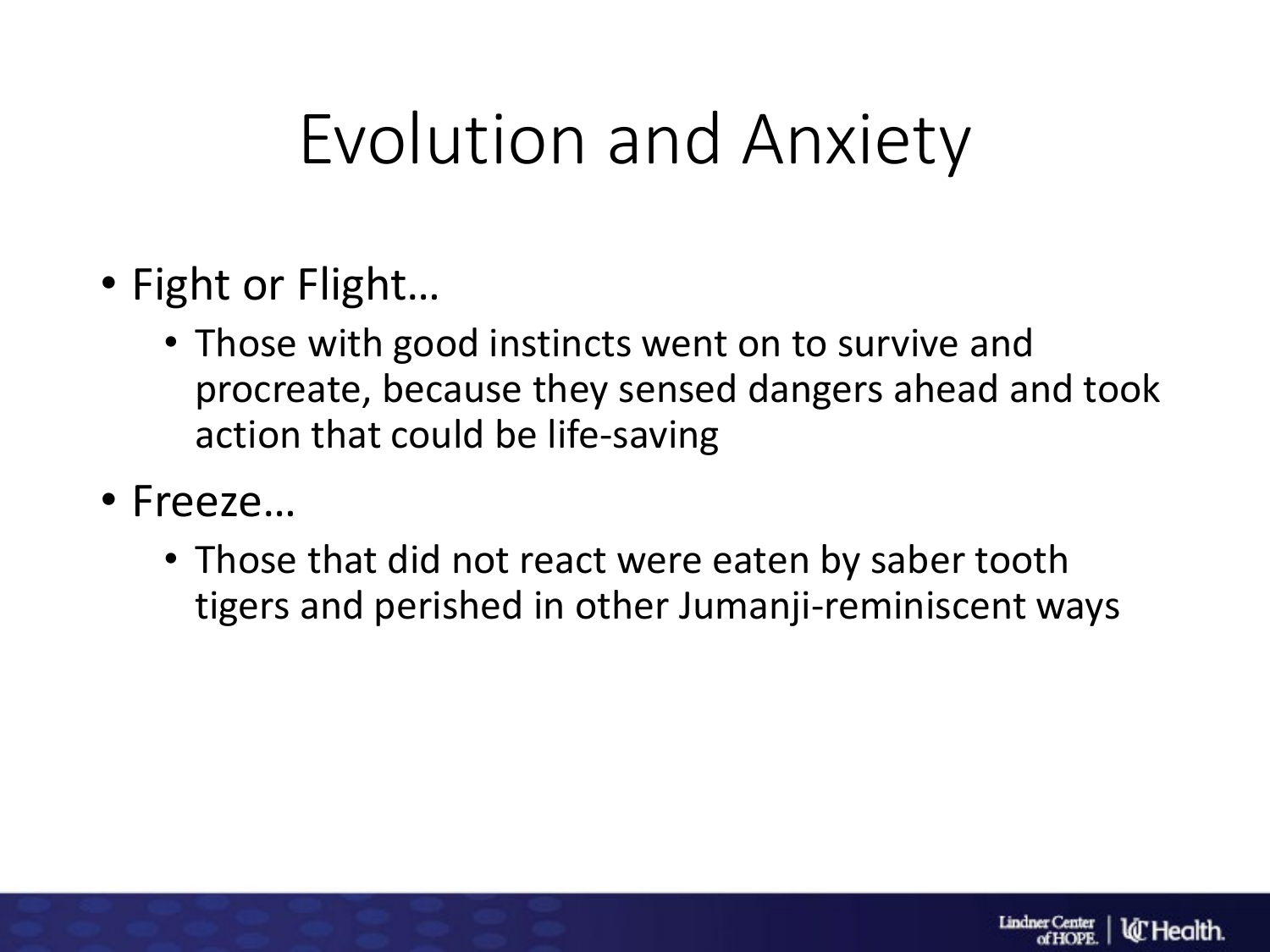#### Human Nature: "Anxiety is a problem, so do something!!"



Pinterest Search 4/25/2022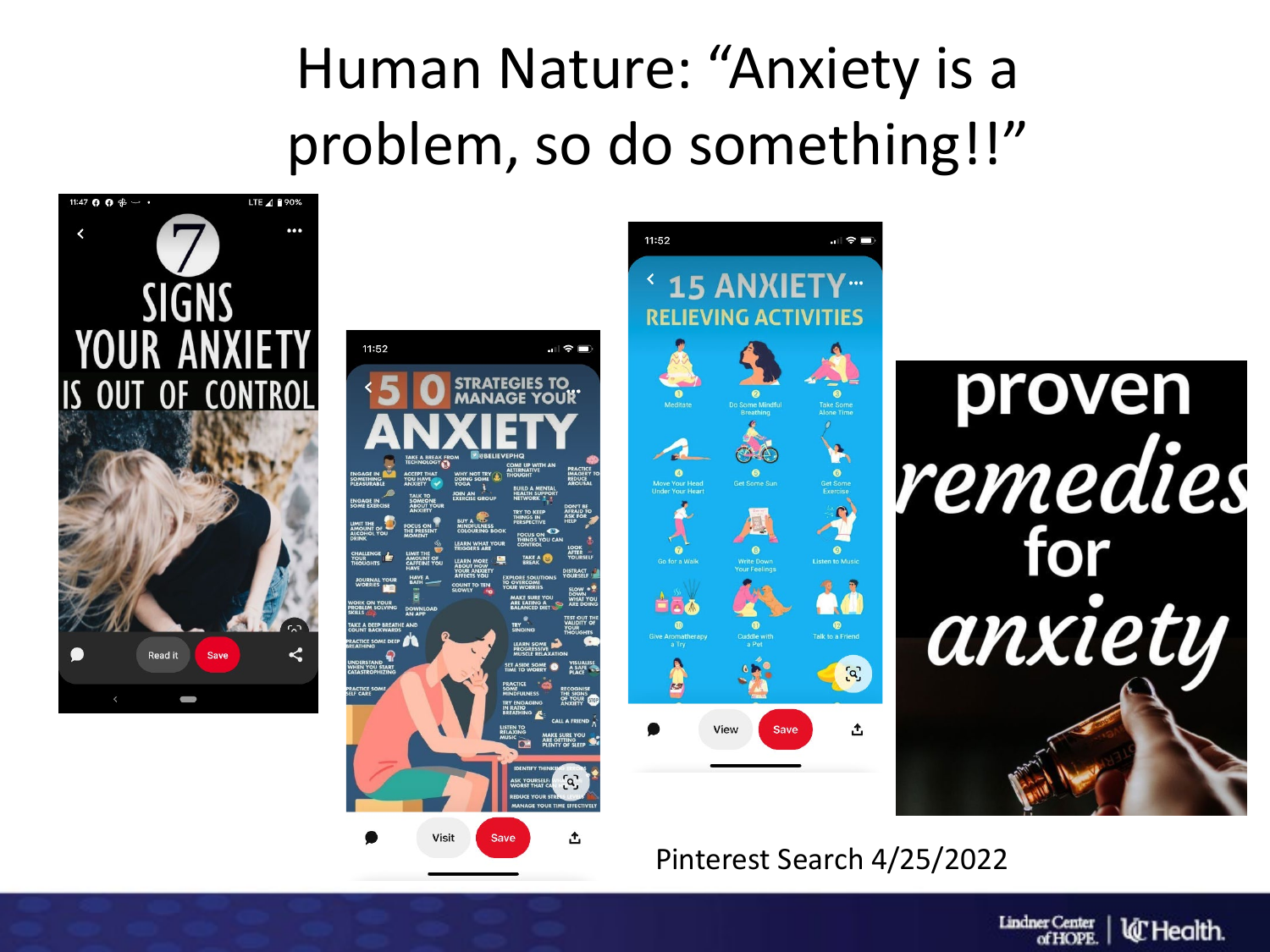# What are some of the "things" that people do?

- Resist
- Reassure themselves
- Self medicate
- Engage in compulsions
- Stall/ procrastinate
- Avoid triggering situations
- Use "crutches" or safety behaviors
- Worry (mentally engage with the content)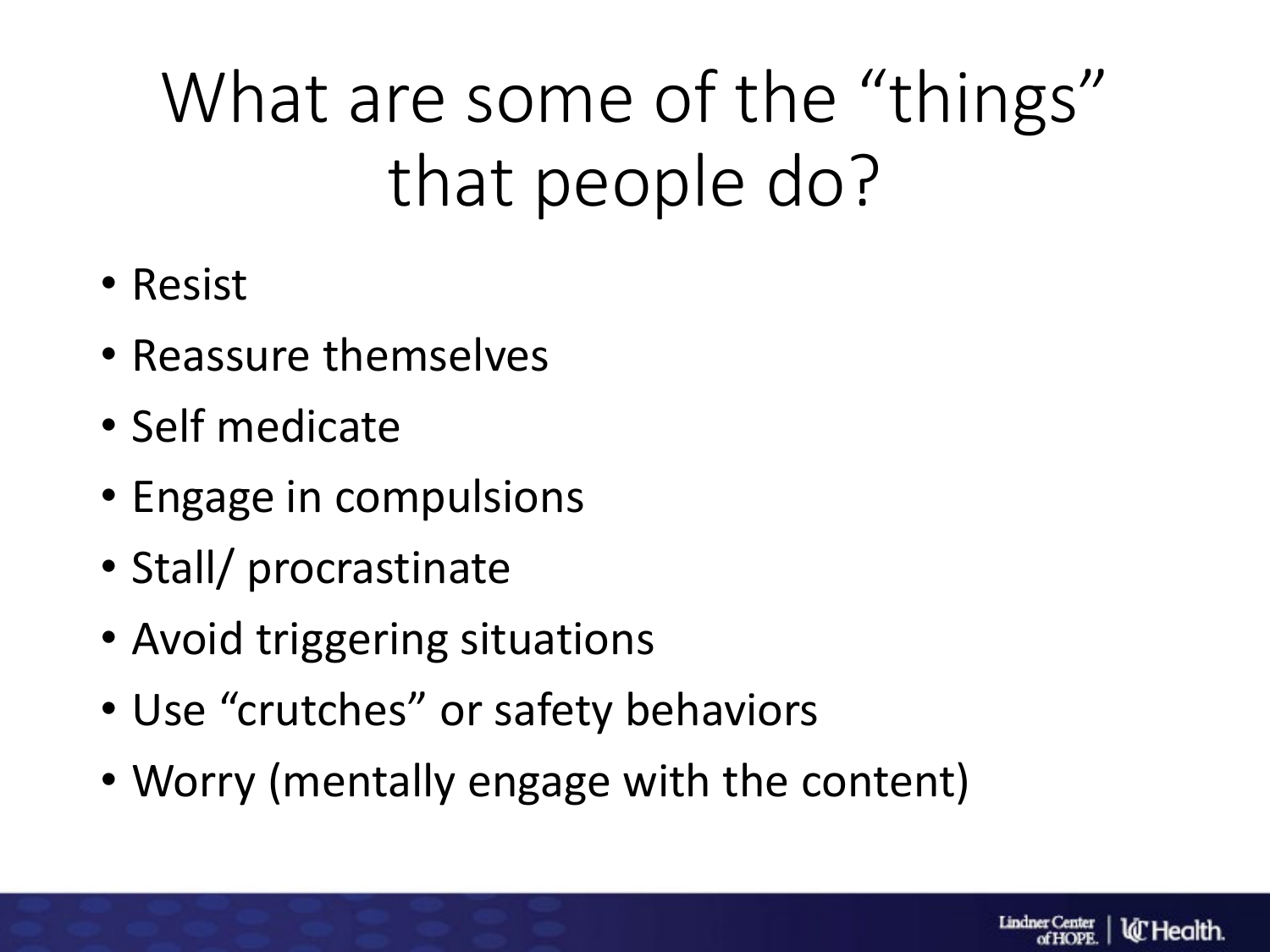## Anxiety: Trying To Do "Something"



**Lindner Center l***C* Health. of HOPE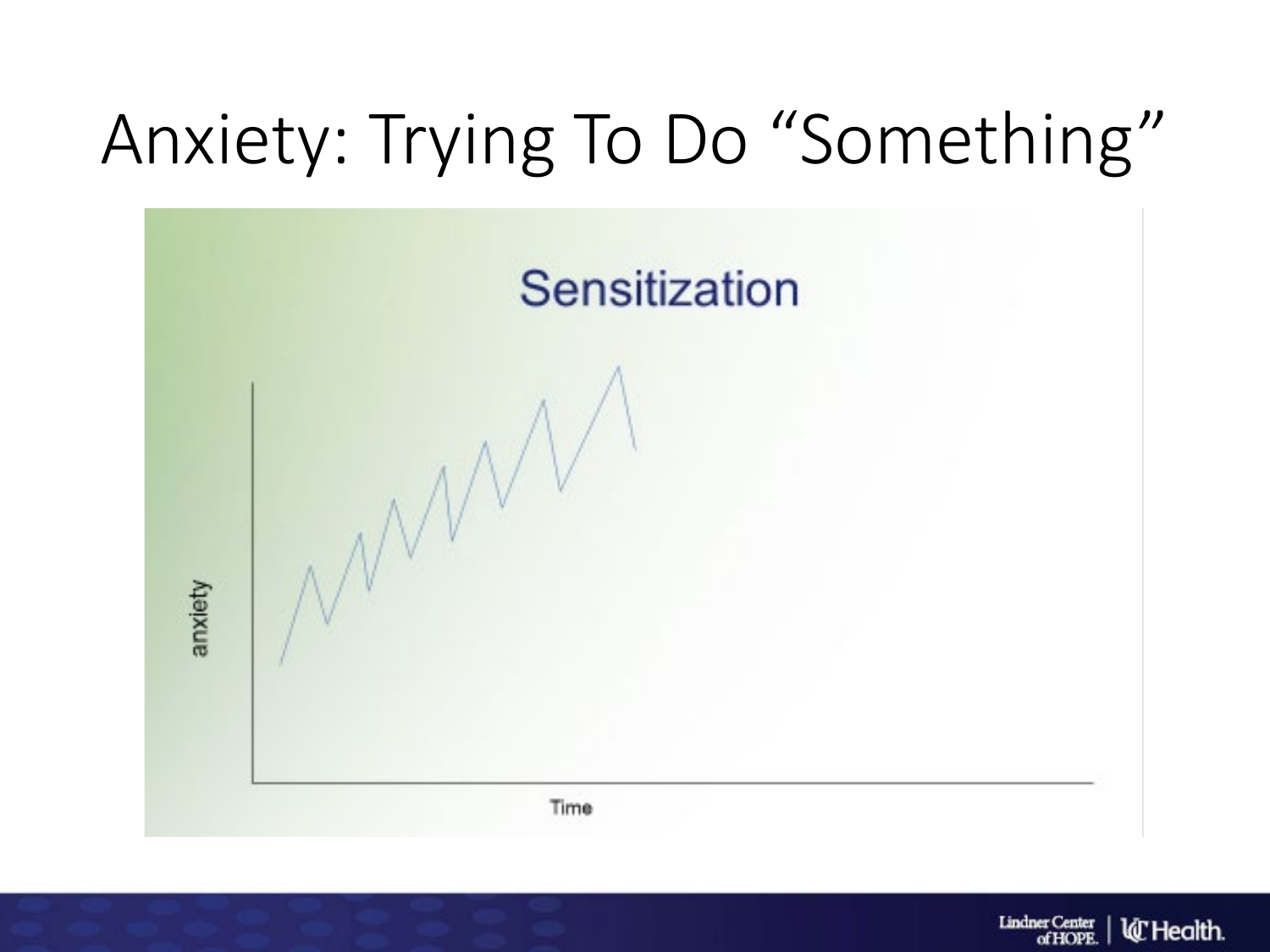## Anxiety: Doing "Nothing"



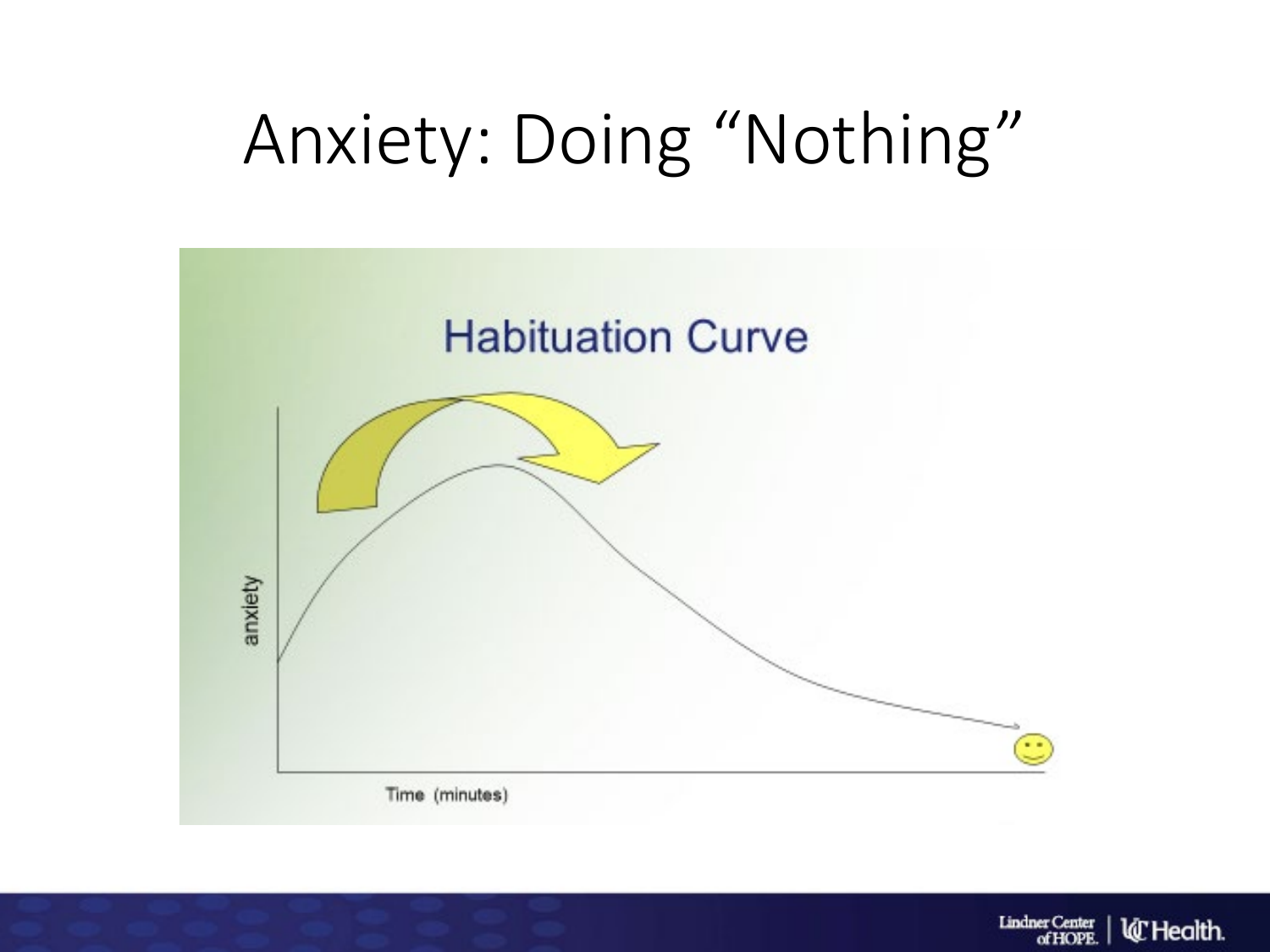## Seeing Anxiety Differently?

- Need to reframe our thinking on anxiety
	- Humans continue to experience anxiety, but "threats" are different, and no longer include saber tooth tigers
	- Reframe anxiety as not inherently "bad," it's just a misguided attempt to protect ourselves
- Anxiety as a helper
	- Motivates us to do things that need done
	- Helps us meet deadlines
	- Reminds us what we care about
	- Uncertainty and unknowns create excitement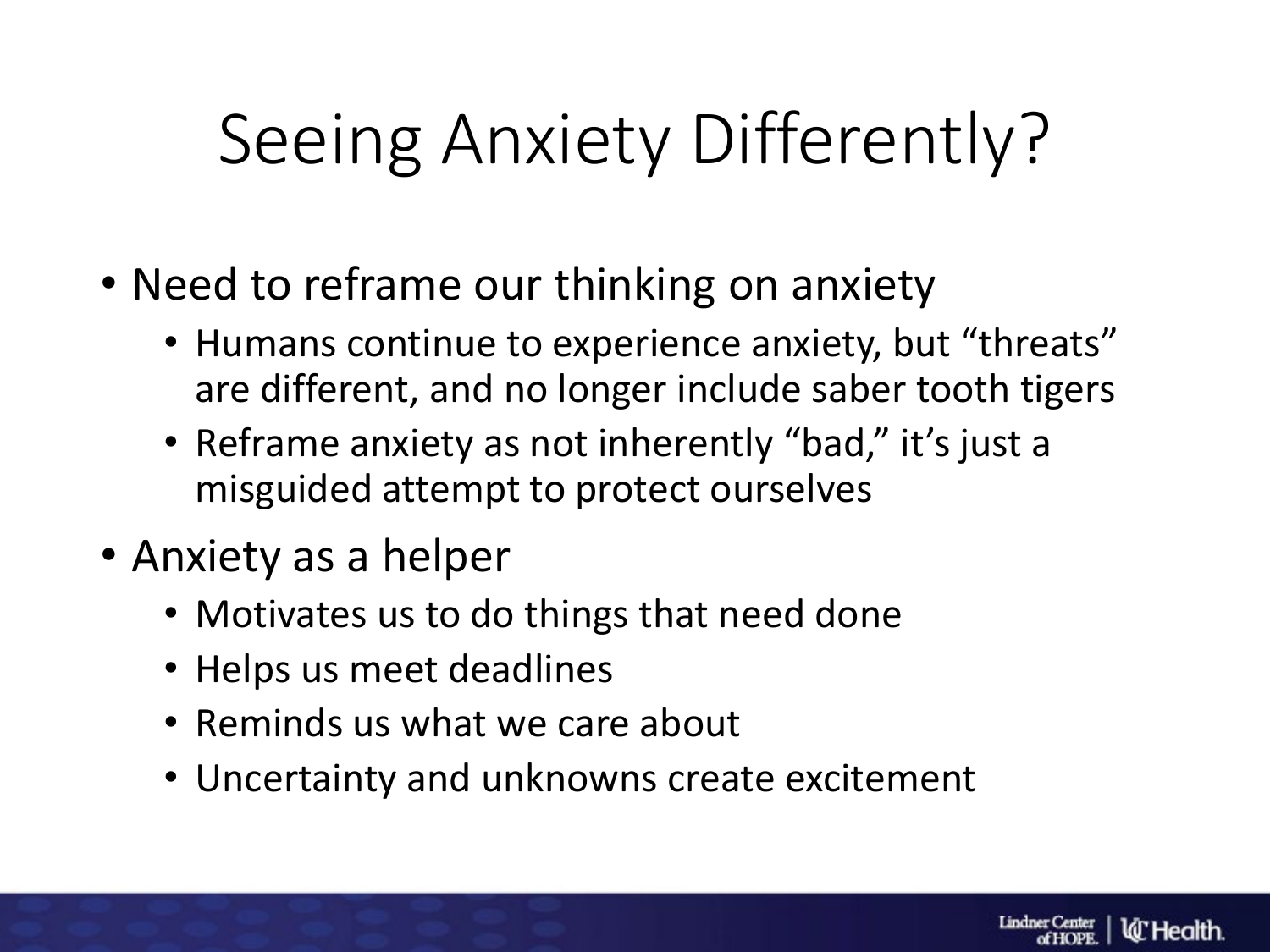#### The Excitement of Not Knowing



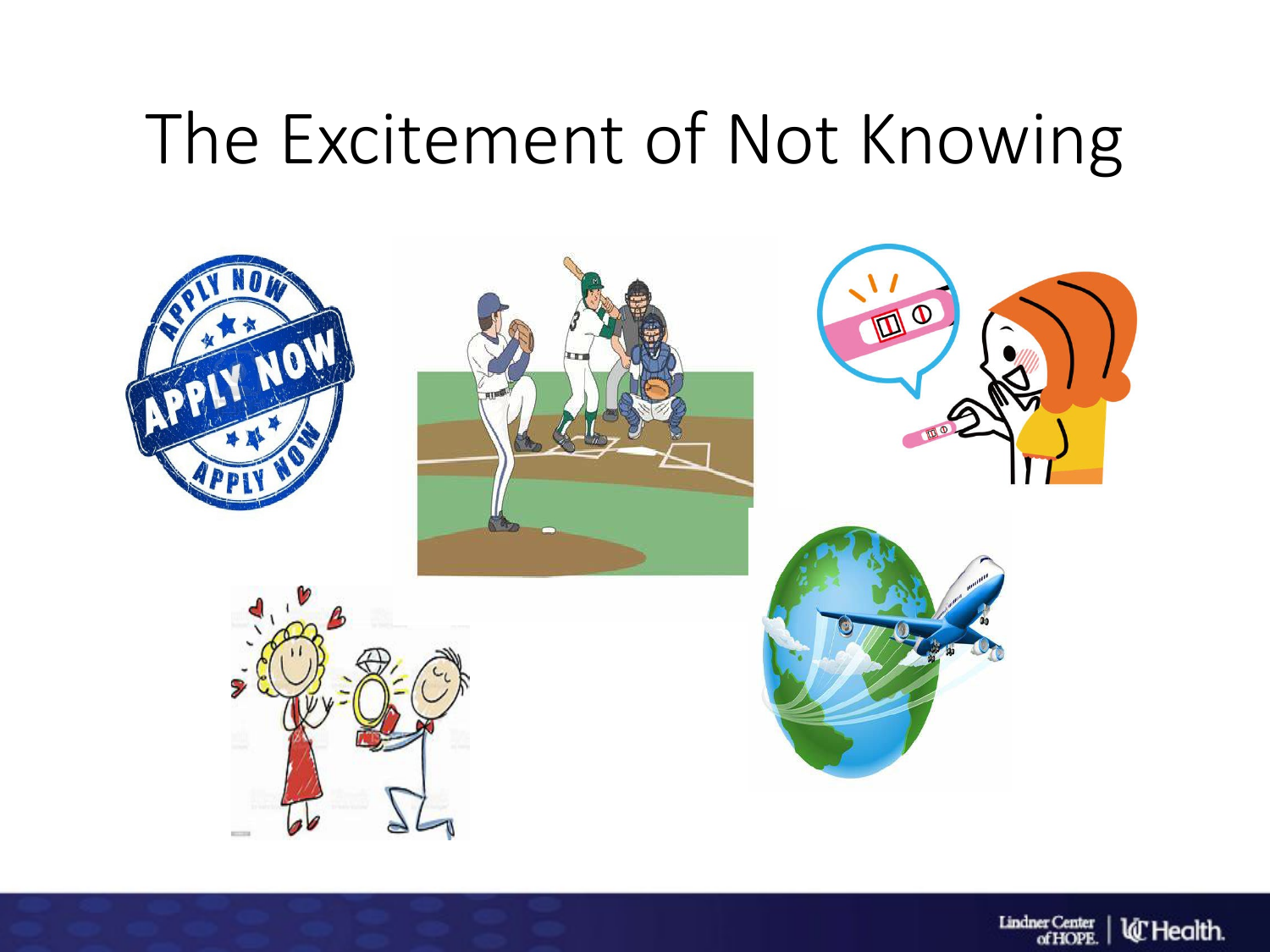# Why Not Do "Something?"

- Reinforces the idea that all anxiety is bad and intolerable
- Makes the anxiety stronger over time
- Over time, you may find you need to do more and more to manage the anxiety adequately
	- Example—OCD related rituals may get longer or more complex over time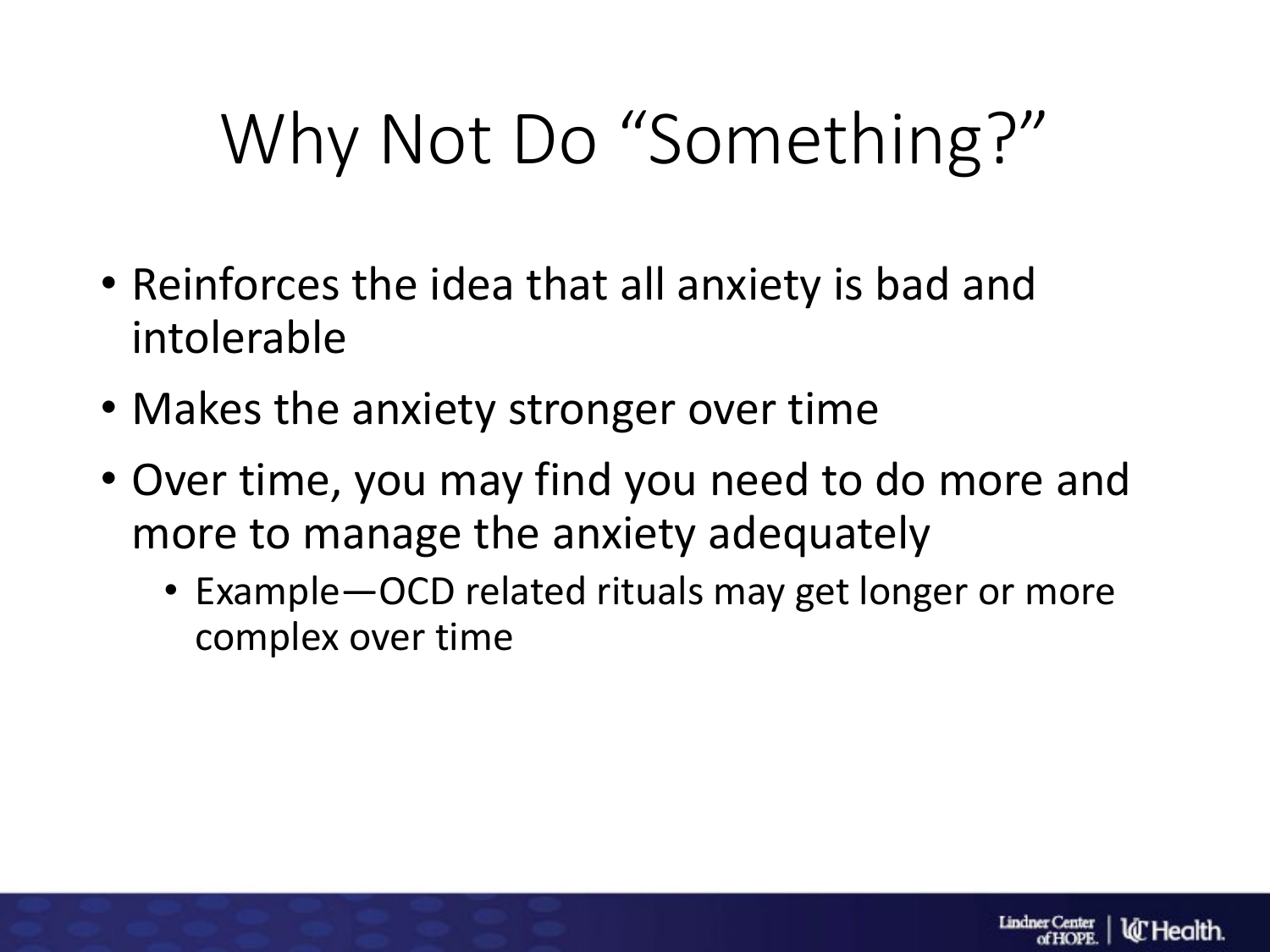## What is "Nothing?"

**Lindner Center** 

**la** Health

- Be an observer
- Enjoy the game
- Set limits on "worry" time
- Acceptance
- Don't engage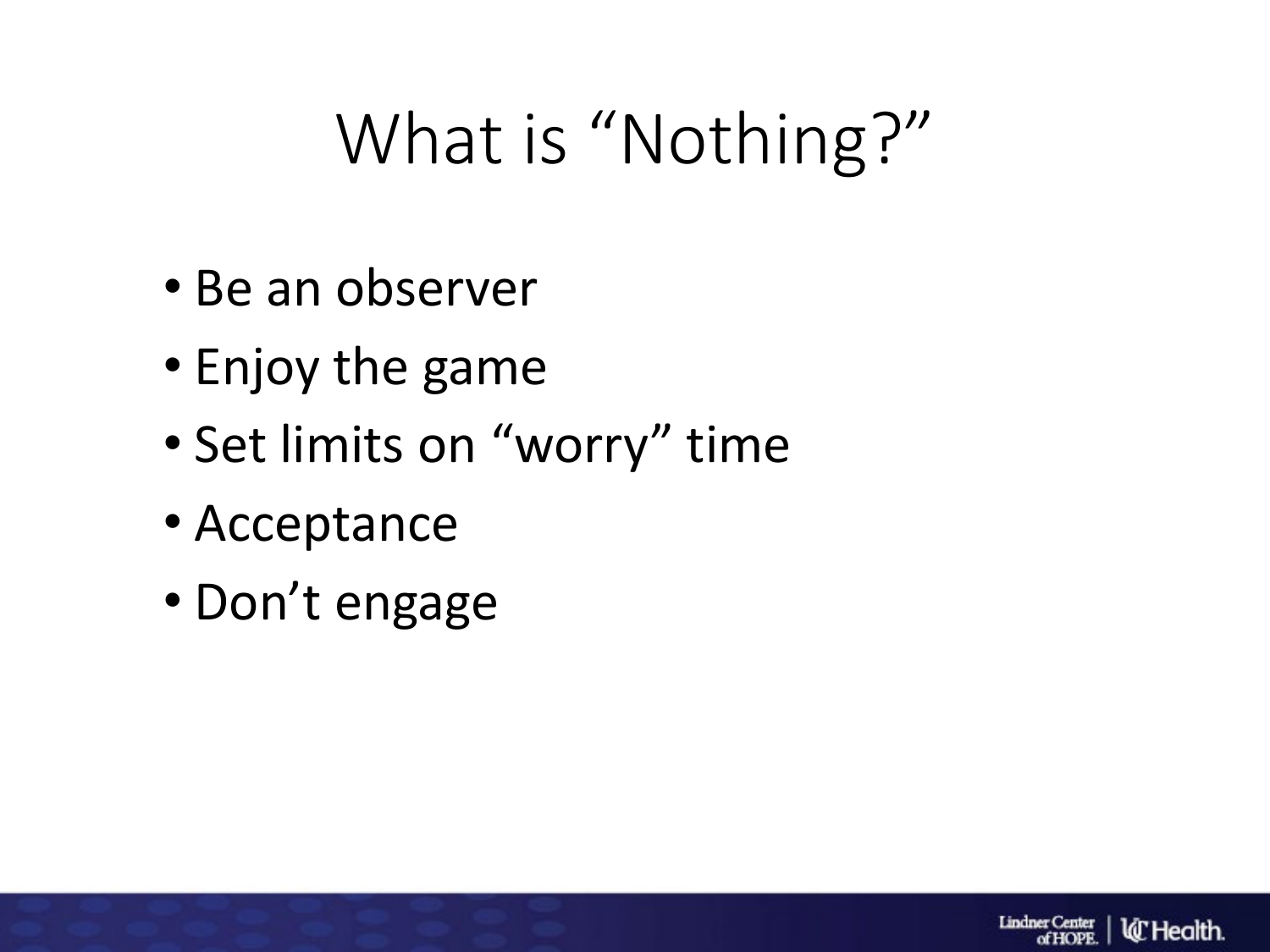#### Non- Engagement Responses

- Give a label ("that's just my anxiety")
- Pretend to agree with anxious thoughts "whatever" "it's possible" "if you say so"
- Lean into it
	- "bring it on"
- Engage in value-driven behaviors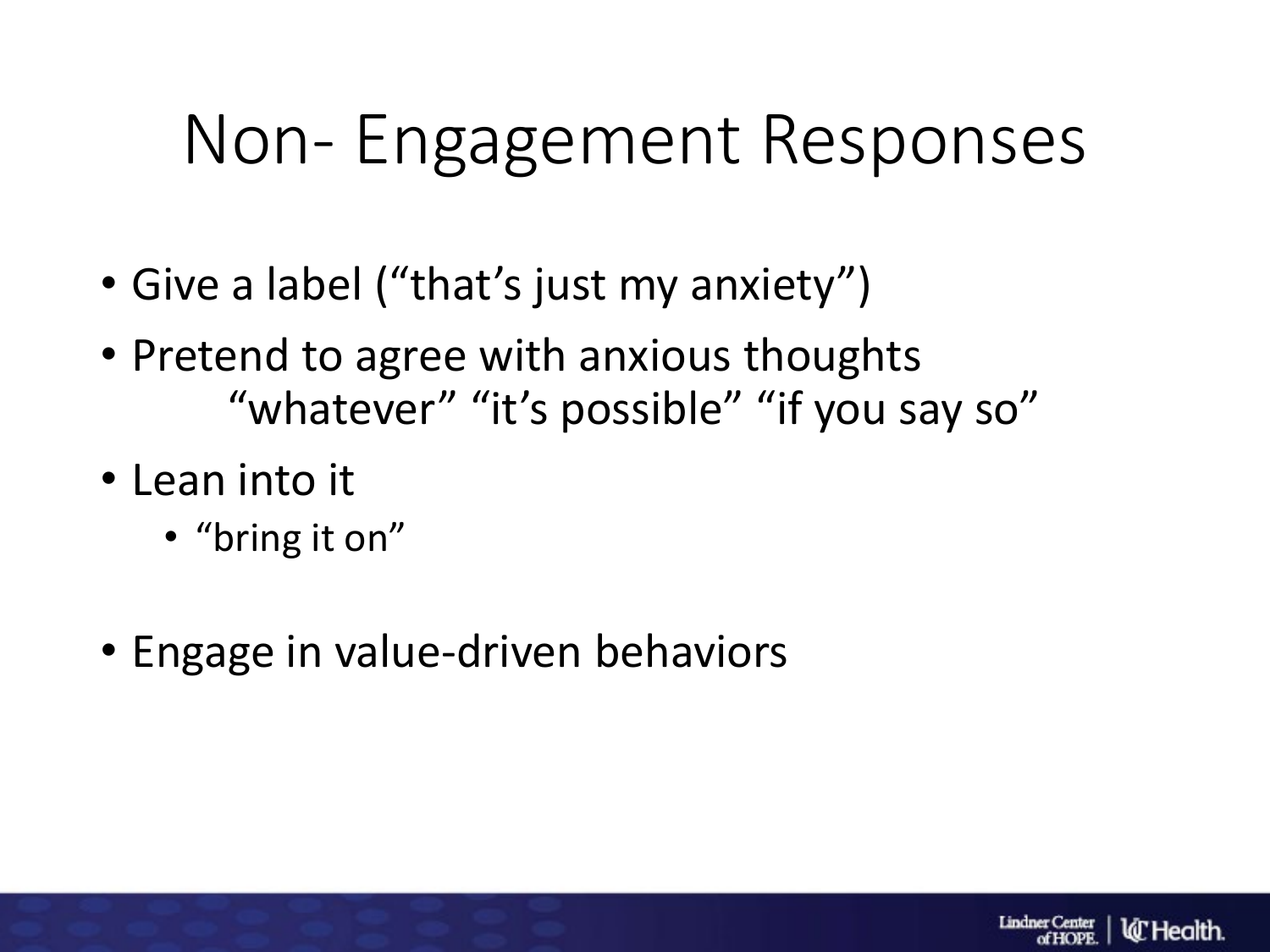#### Performance anxiety case example

• High schooler is trying out for the varsity baseball team and is having physiological anxiety and "what if?" anxious thoughts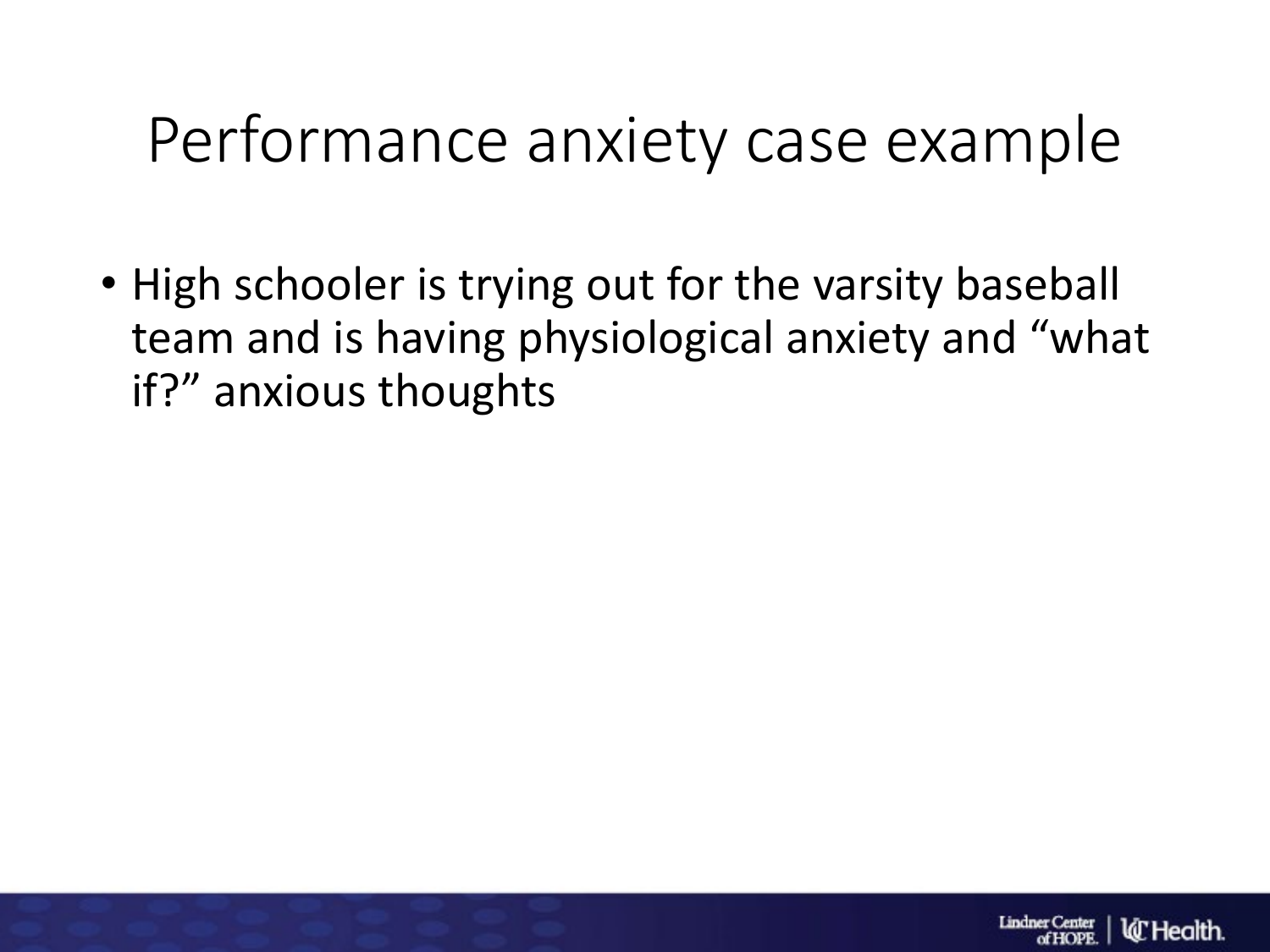# Examples of doing "Something"

- Asking a friend whether they think I should bother or not
- Practicing my throwing over and over until I get it "just right"
- Staying up all night reviewing the right moves in my head, and planning how I will handle myself at tryouts
- Not eating before tryouts in case I'm nauseated, and taking the medication the doctor gave me "just in case" I have a panic episode
- Mentally practicing what I'll do if I have to throw up
- Coming up with an excuse to avoid trying out so I'm not embarrassed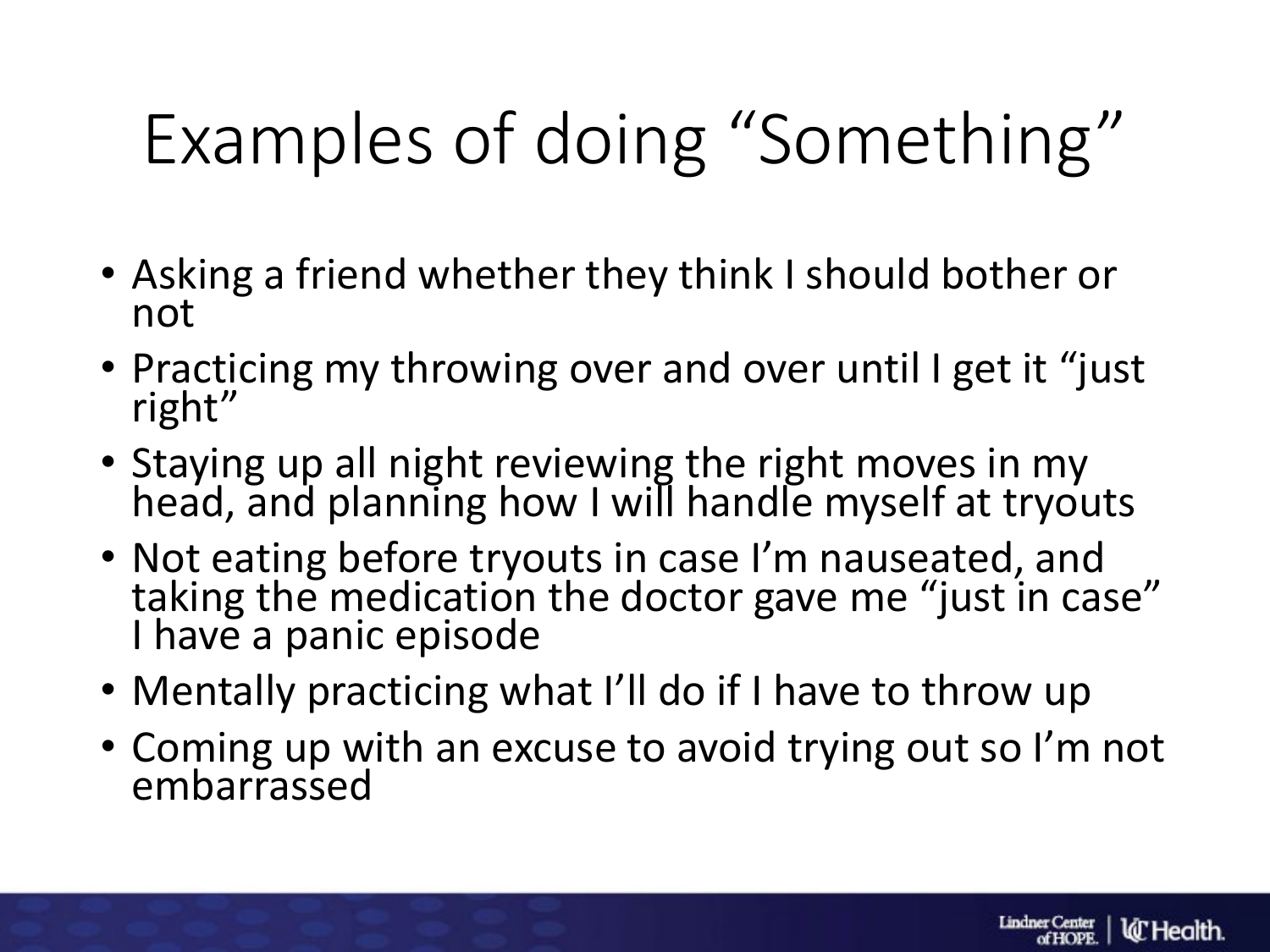Examples of doing "Nothing" (Non-Engagement Responses)

- "Thanks for the reminder that tryouts are important to me!"
- "Yup, it's possible that I won't make the team and I will embarrass myself trying."
- "Oh good, it's time for tryouts. I hope that my anxiety is out of control!"
- "If I throw up, the coach will know that I am really committed!"
- Focus attention on the physical aspects of the sport.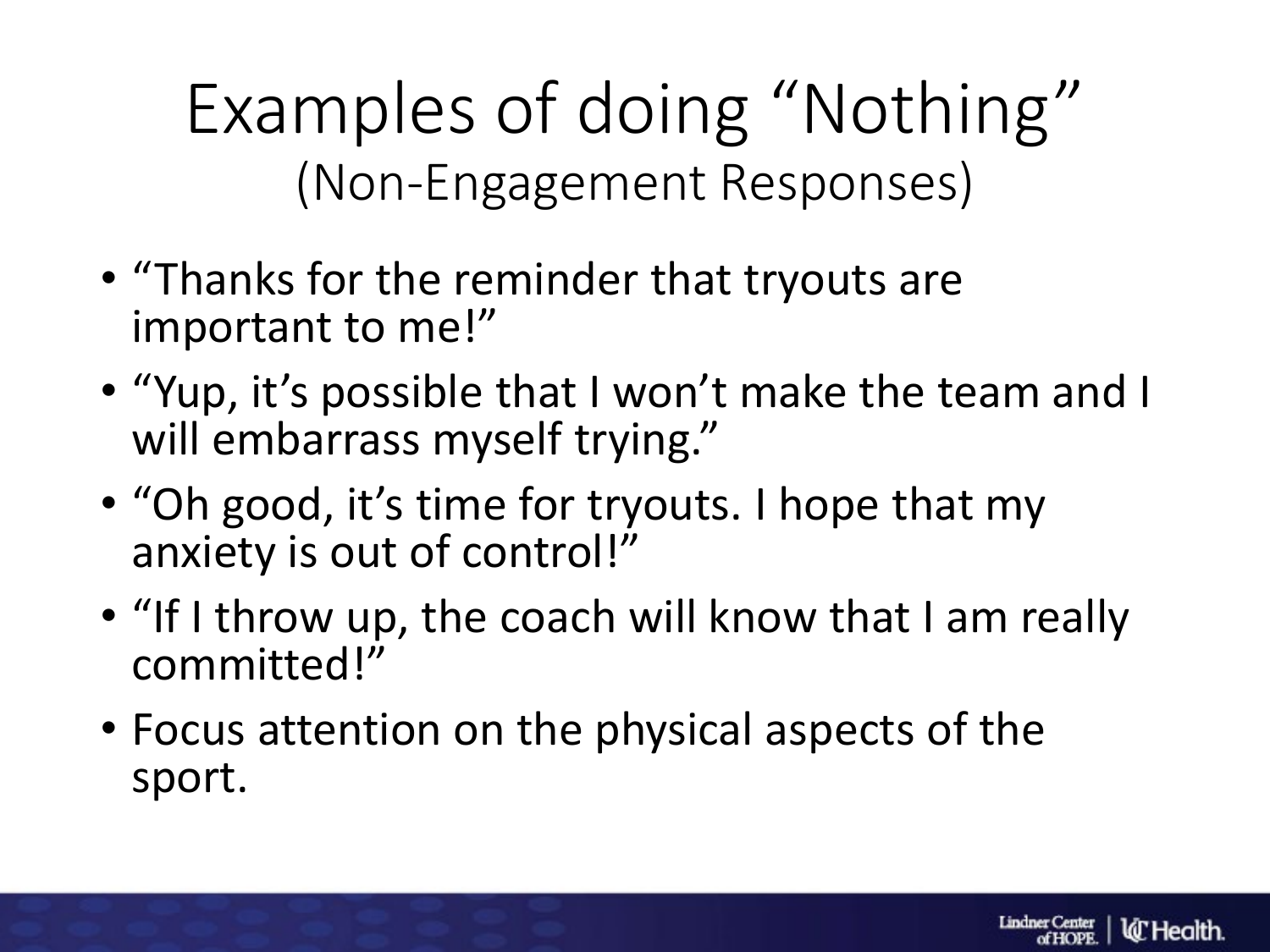#### OCD case example

• An individual with OCD is highly distressed over the unwanted images they have about harming their new puppy.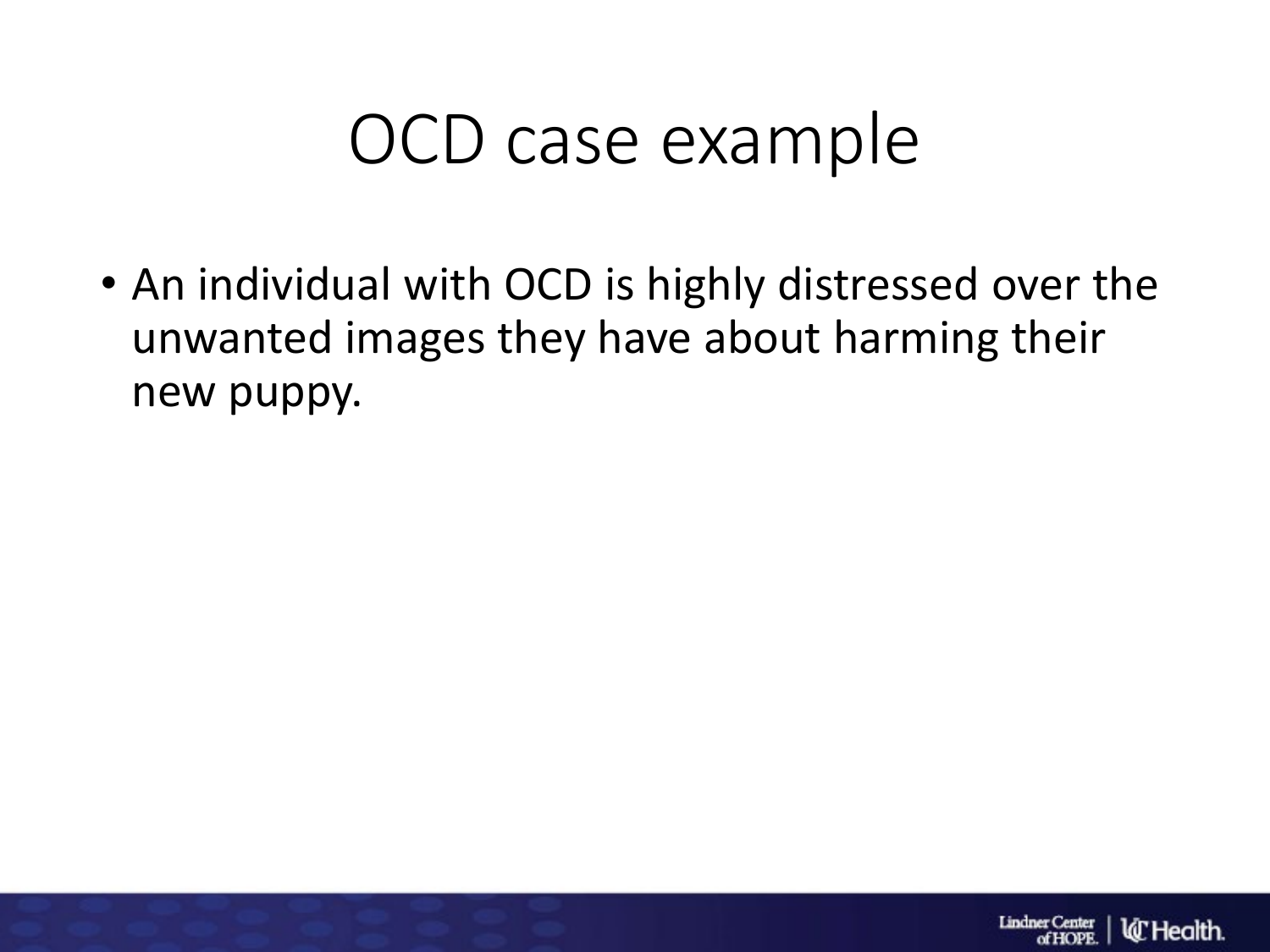## Examples of doing "Something"

- Arranging to not be alone with the puppy
- Making sure the knives are put away
- Always taking off the collar
- Avoiding playing with the puppy
- Trying to get reassurance from my boyfriend and parents that I would never do something like that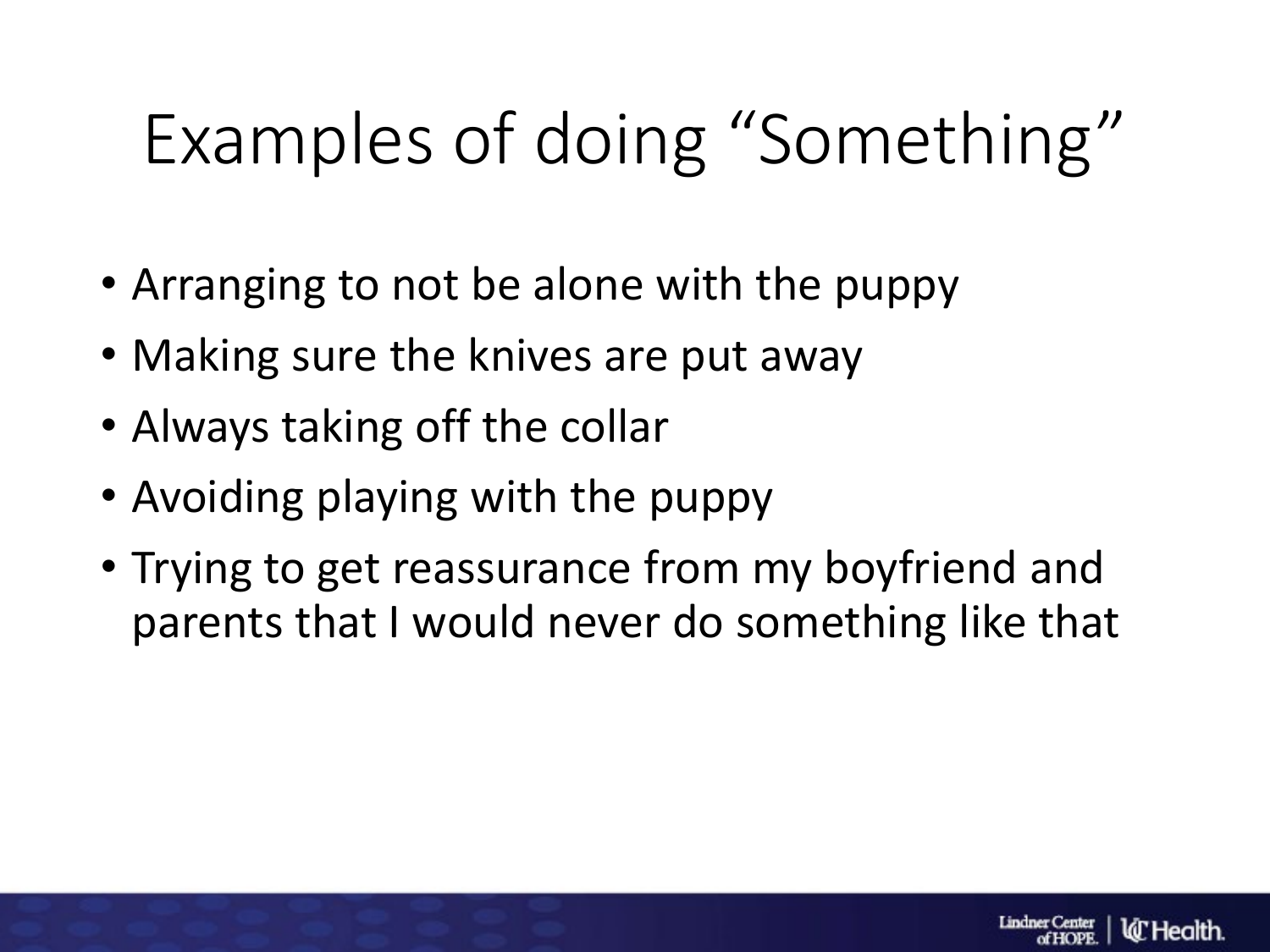Examples of doing "Nothing" (Non-Engagement Response)

- "Good one, OCD! I predicted that you would use my new puppy against me."
- "It's possible that today is the day that I will finally turn into a puppy abuser!"
- "I want to have this obsession many times today because it will remind me that I am doing a good job interacting with my puppy."
- Play with the puppy!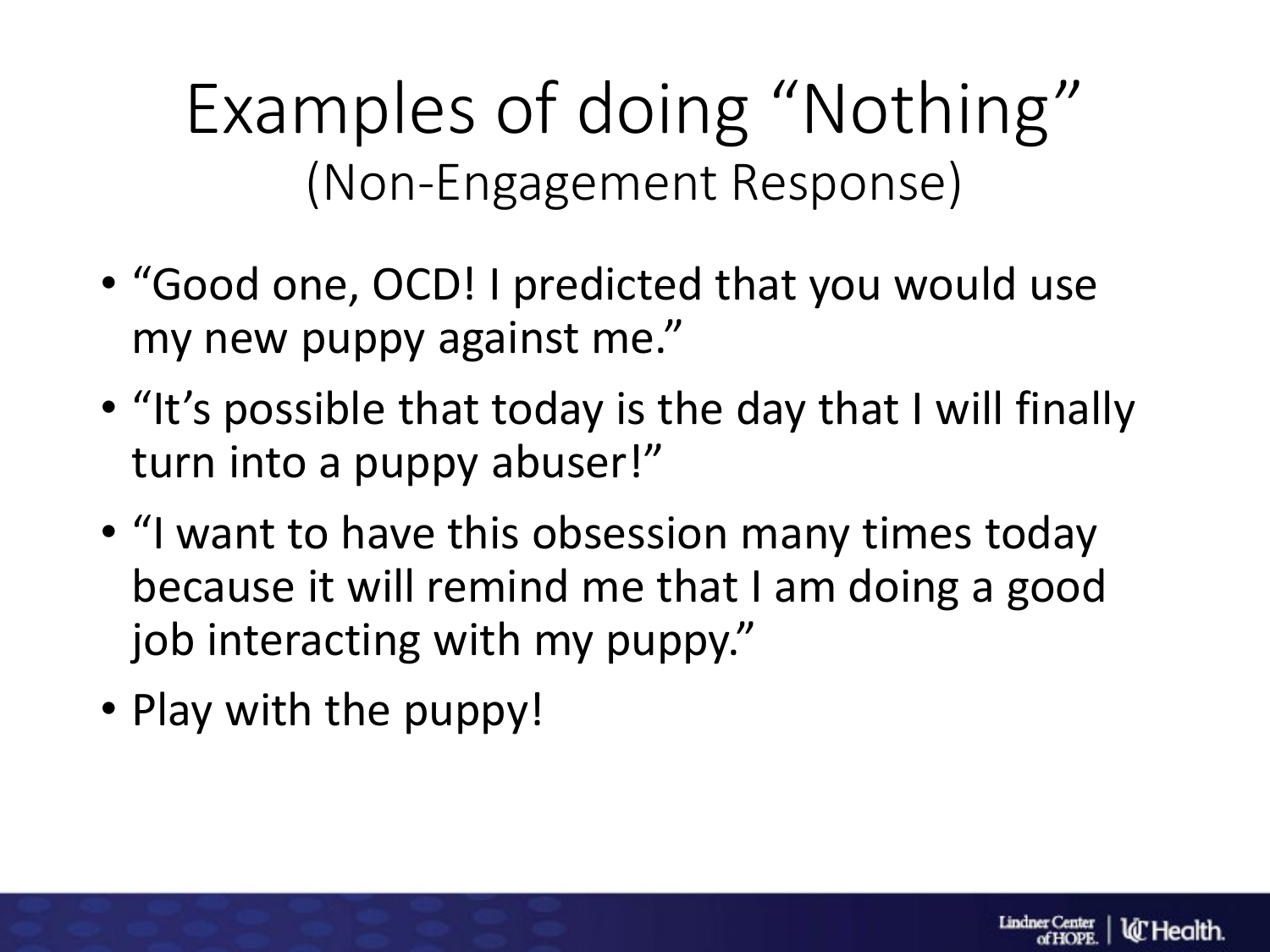## Conclusion

- Pulling back to avoid anxiety makes it stronger and prolongs the anxiety (sensitization)
- Leaning in to anxiety weakens it and over time leads to habituation (desensitization)